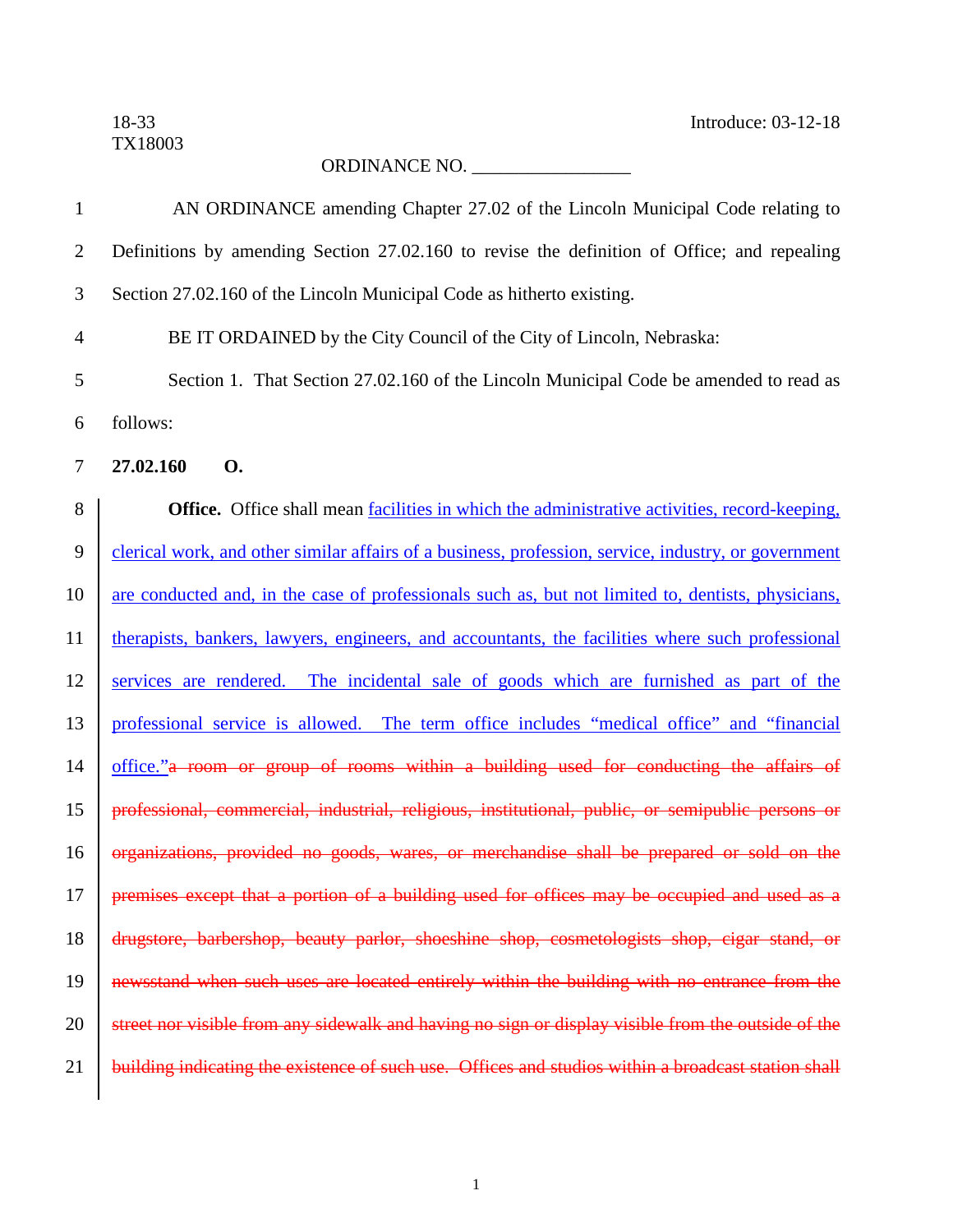be considered to be an office use; broadcast towers as defined in this title shall not be so 2 eonsidered.

**Office use shall also include an office or clinic used by a health care practitioner, or** 4 group of practitioners, including other accessory or ancillary uses such as medical testing laboratories that perform routine clinical diagnostic tests on human or animal specimens, dentistry, or podiatry; provided, however, that patients upon whom procedures have been performed or who have otherwise received care or treatment at such office or clinic shall not be 8 permitted to stay on the premises for recovery or observation for more than 24 hours. Medical testing laboratories shall exclude any laboratory which is required by federal law to hold a 10 certificate of registration for their activity in compliance with CFR 42 Part 73, Selected Agents 11 and Toxins.

 **Outdoor Dining.** Outdoor dining shall mean an open area for dining when associated with a food or drink establishment in which tables and seats are uncovered or covered by a permanent roof or individual umbrellas or canopies (no tents or other types of temporary structures) and may be surrounded by a fence.

**Outlot.** Outlot shall mean a parcel of real property with a separate and distinct outlot designation shown on a final plat recorded in the office of the Register of Deeds for Lancaster County, Nebraska, and which is reserved for future building or occupancy after replatting and subdivision or reserved for agricultural uses, open space, or common facilities.

 **Owner.** For purposes of making application for a special permit or a use permit under this title, the term "owner" shall include an owner of record, a trustee under a deed of trust or similar trust document, or a long-term lessee. A person, other than an owner, may be authorized to apply on behalf of an owner.